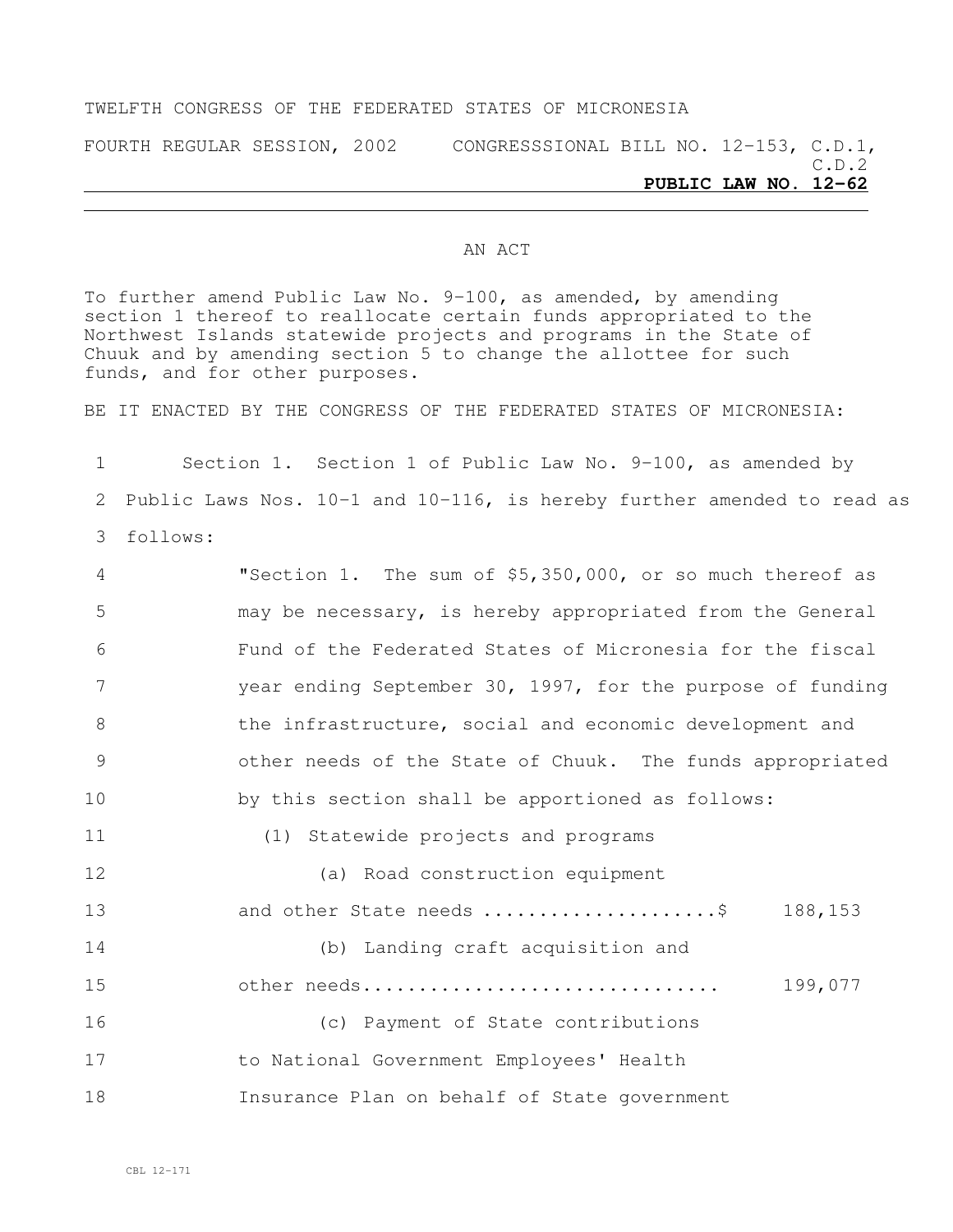| 1              |                                             | 87,000  |
|----------------|---------------------------------------------|---------|
| 2              | (d) Other statewide projects                | 9,552   |
| 3              | (e) Chuuk State High Schools - food         |         |
| $\overline{4}$ | for students                                | 13,218  |
| 5              | (2) Faichuk                                 |         |
| 6              | (a) Road construction, equipment, needs,    |         |
| 7              | personnel, lease and other related expenses | 150,000 |
| 8              | (b) Social and economic grants              | 170,000 |
| $\mathcal{G}$  | (c) Authorities                             | 50,000  |
| 10             | $(d)$ Travel                                | 50,000  |
| 11             | (e) Municipal grants assistance             |         |
| 12             | $(i)$ Eot                                   | 50,000  |
| 13             | $(i)$ Udot                                  | 75,000  |
| 14             | $(iii)$ Patta                               | 75,000  |
| 15             | (iv) Fanapanges Municipality                | 25,000  |
| 16             | (f) Municipal grants assistance             |         |
| 17             |                                             | 25,000  |
| 18             | $(i)$ Romalum                               | 25,000  |
| 19             | (iii) Wonei                                 | 25,000  |
| 20             | (iv) Tolensom Municipality                  | 25,000  |
| 21             | Balance due on vehicles<br>(q)              | 100,000 |
| 22             | Other grants relating to education,<br>(h)  |         |
| 23             | social and economic projects                | 120,000 |
| 24             | (i) Municipal events and sports             | 50,000  |
| 25             | Southern Namoneas<br>(3)                    |         |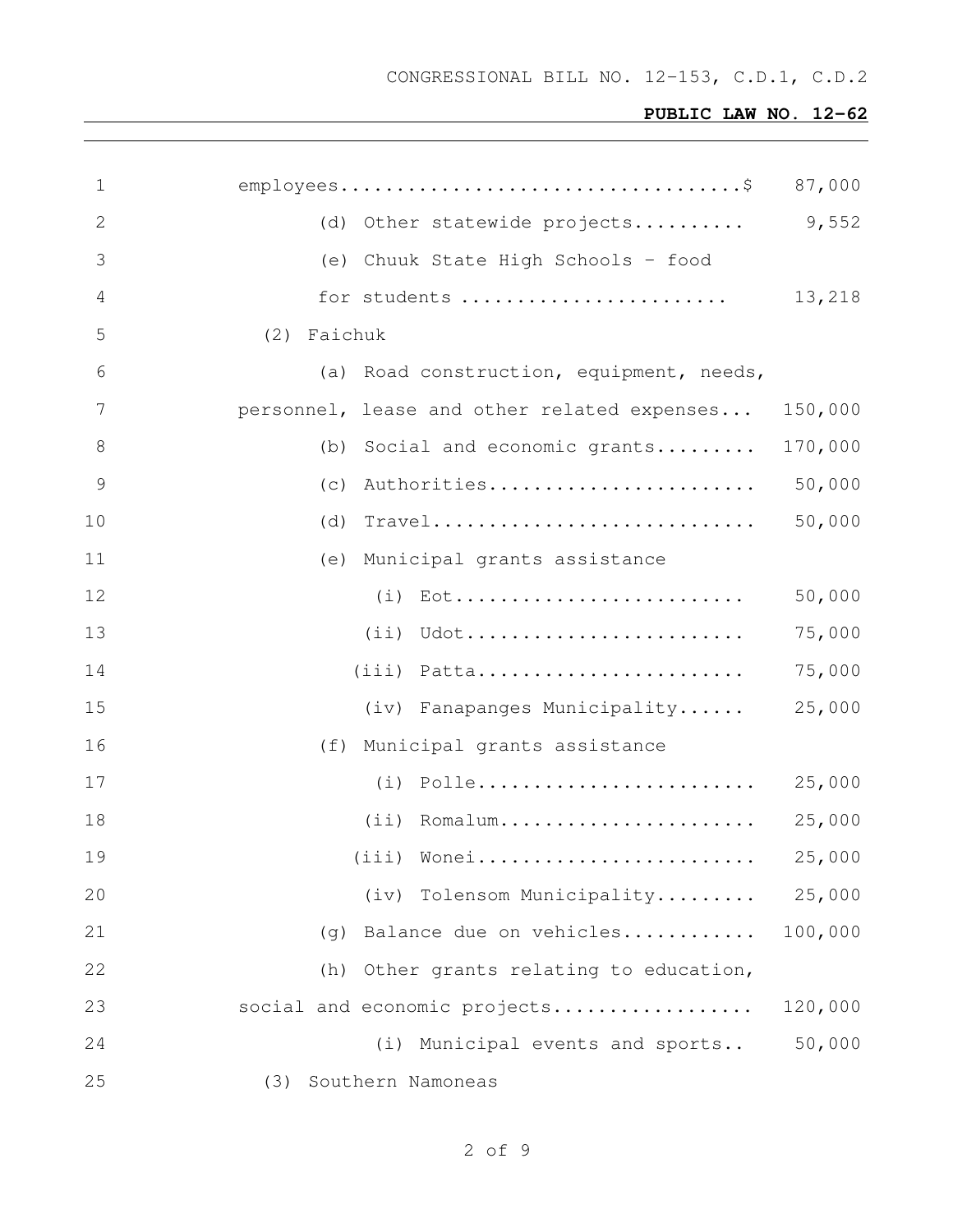| 1  | (a) Recreational facilities and other    |         |
|----|------------------------------------------|---------|
| 2  | youth needs grant\$                      | 150,000 |
| 3  | (b) Farming project grants               | 200,000 |
| 4  | (c) Tourist sites improvement grants     | 50,000  |
| 5  | (d) Infrastructure, social and economic  |         |
| 6  |                                          |         |
| 7  | (4) Northern Namoneas                    |         |
| 8  | (a) Road construction, including         |         |
| 9  | personnel costs, and related parts,      |         |
| 10 | equipment maintenance and supply 500,000 |         |
| 11 | (b) Crop and tree damage and other       |         |
| 12 |                                          | 50,000  |
| 13 | (c) Social and economic assistance       |         |
| 14 |                                          | 130,000 |
| 15 | (d) Weno Housing authority and other     |         |
| 16 | public projects                          | 170,000 |
| 17 | (5) Mortlocks                            |         |
| 18 | (a) Infrastructure development needs     |         |
| 19 | (i) Lekinioch fishing boat               |         |
| 20 |                                          | 50,000  |
| 21 | (ii) Kuttu fishing boat purchase.        |         |
| 22 | 25,000                                   |         |
| 23 | (iii) Oneop development needs            |         |
| 24 | 25,000                                   |         |
| 25 | (iv) Moch municipal vehicles             | 25,000  |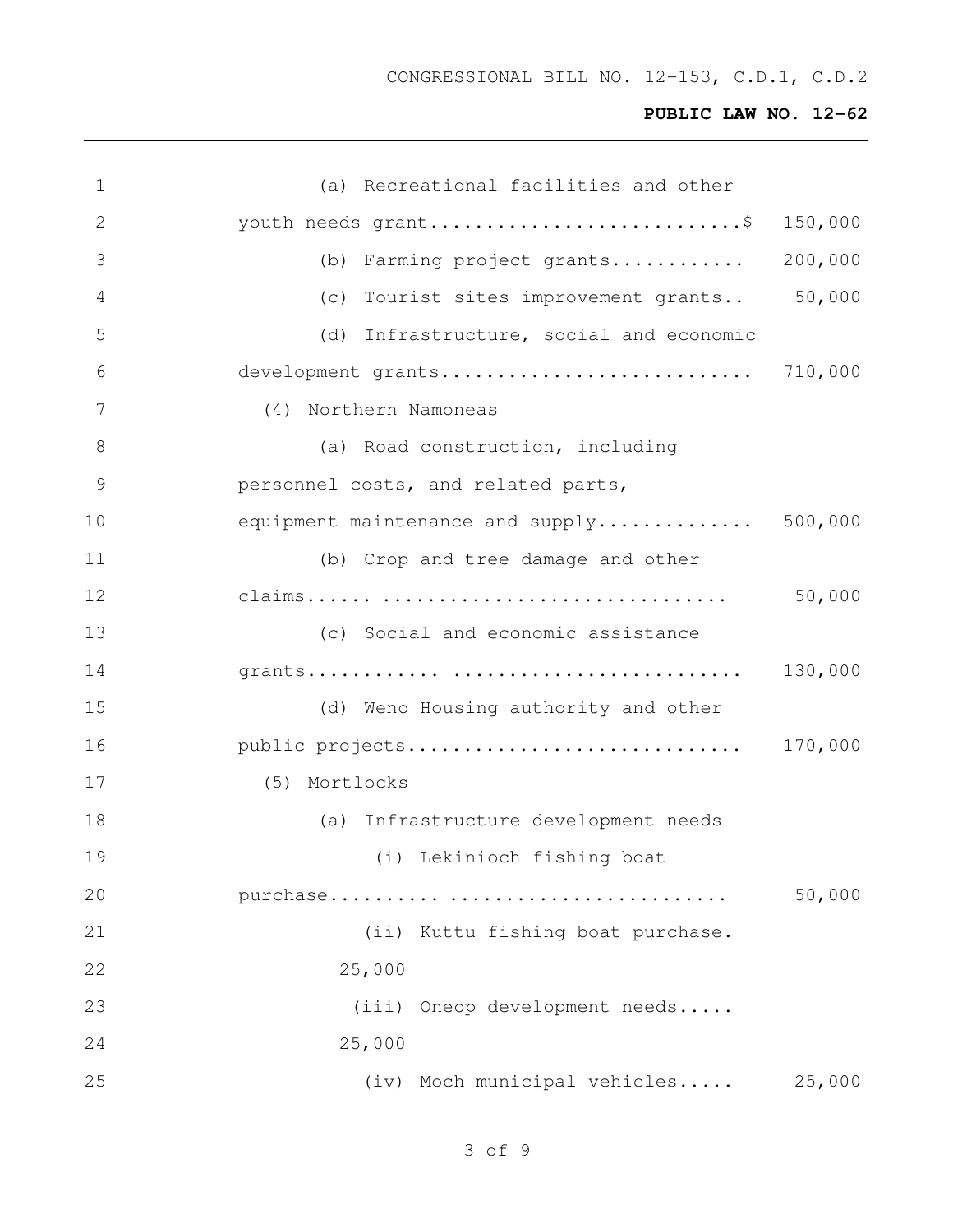| $\mathbf 1$    | (v) Satowan power generation               |
|----------------|--------------------------------------------|
| $\mathbf{2}$   | purchase supplement                        |
| 3              | 50,000                                     |
| $\overline{4}$ | (b) Region-wide economic and social        |
| 5              | project grant assistance                   |
| 6              | (i) Water wells and communication          |
| 7              | 54,000                                     |
| 8              | 50,000<br>(ii) Community halls             |
| $\mathcal{G}$  | 40,000<br>(iii) Piggery and poultry        |
| $10$           | (iv) Small-scale fisheries                 |
| 11             | 95,000                                     |
| 12             | 30,000<br>(v) Municipal official travels   |
| 13             | (vi) Reimbursement to CFSM                 |
| 14             | delegation fund, Mortlocks share<br>34,000 |
| 15             | (vii) Satowan Liberation day               |
| 16             | 10,000                                     |
| 17             | (viii) Sewing<br>45,500                    |
| 18             | 5,000                                      |
| 19             | 3,500<br>(x) Power generators purchase     |
| 20             | (xi) Other social/economic grants. 138,000 |
| 21             | Municipal grants assistance<br>(c)         |
| 22             | (i) Oneop                                  |
| 23             | Travel<br>a)                               |
| 24             | 10,000                                     |
| 25             | b) Operations                              |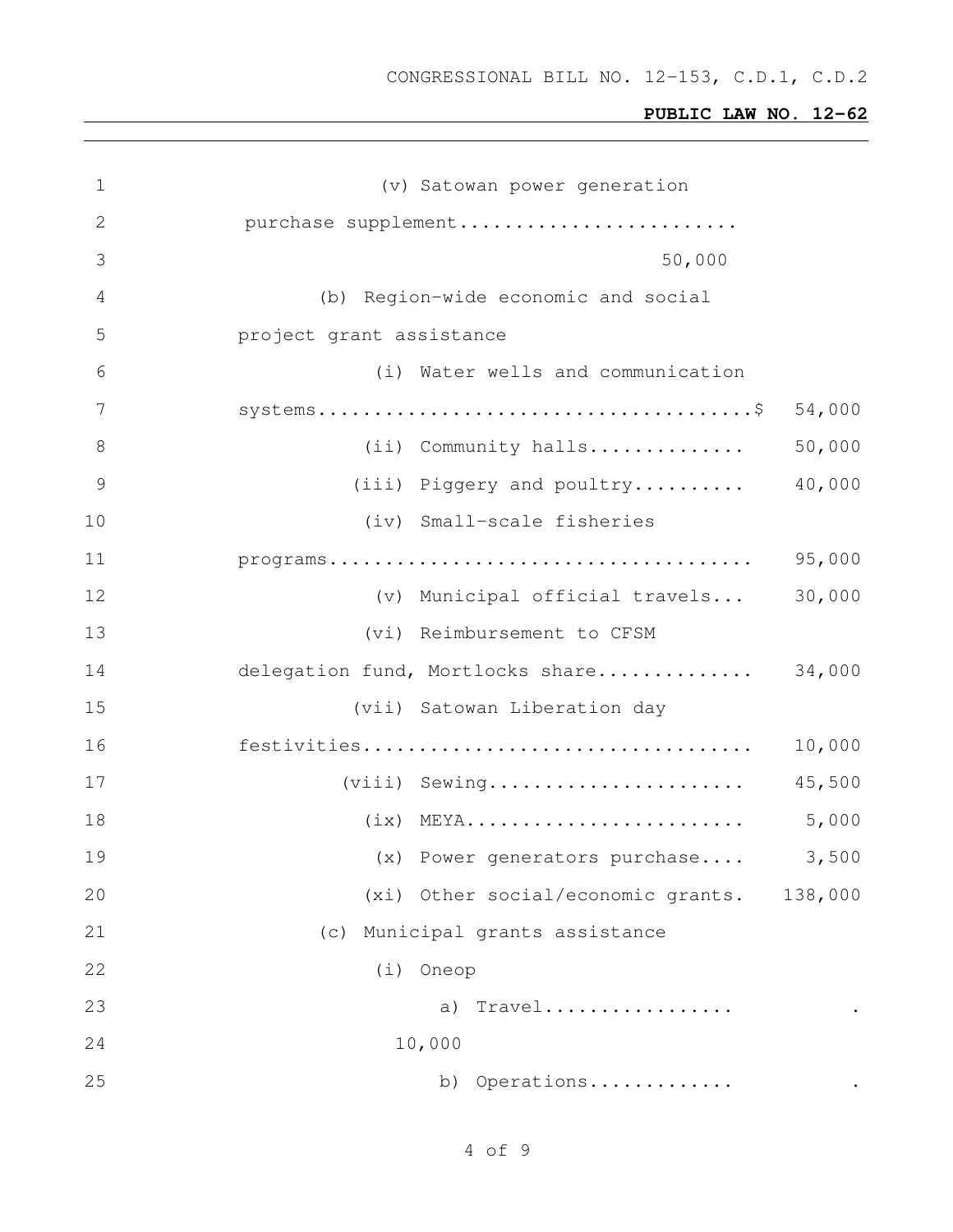| 1             | 15,000                           |        |
|---------------|----------------------------------|--------|
| $\mathbf{2}$  | c) Economic and social           |        |
| 3             |                                  | 10,000 |
| 4             | $(i)$ Ta                         |        |
| 5             | a) Constitution day              |        |
| 6             |                                  | 2,000  |
| 7             | b) Kutta projects                | 5,000  |
| $8\,$         | Lukelap projects<br>$\circ$ )    | 5,000  |
| $\mathcal{G}$ | d) Ponon projects                | 5,000  |
| 10            | (iii) Namoluk                    |        |
| 11            | a) Namoluk constitution day      |        |
| 12            |                                  | 3,000  |
| 13            | b) Road improvement              | 2,000  |
| 14            | Channel widening<br>$\circ$ )    | 5,000  |
| 15            | d) Fish traps renovation         | 5,000  |
| 16            | (iv) Ettal, renovations of       |        |
| 17            | traditional fish traps           | 15,000 |
| 18            | $(v)$ Moch                       | 40,000 |
| 19            | (vi) Kuttu                       |        |
| 20            | Fanikul<br>a)                    | 4,000  |
| 21            | b)<br>Lemwar                     | 4,000  |
| 22            | Leputa renovation<br>$\subset$ ) | 1,000  |
| 23            | Kuttu other public<br>d)         |        |
| 24            |                                  | 20,000 |
| 25            | (vii) Satowan                    | 34,000 |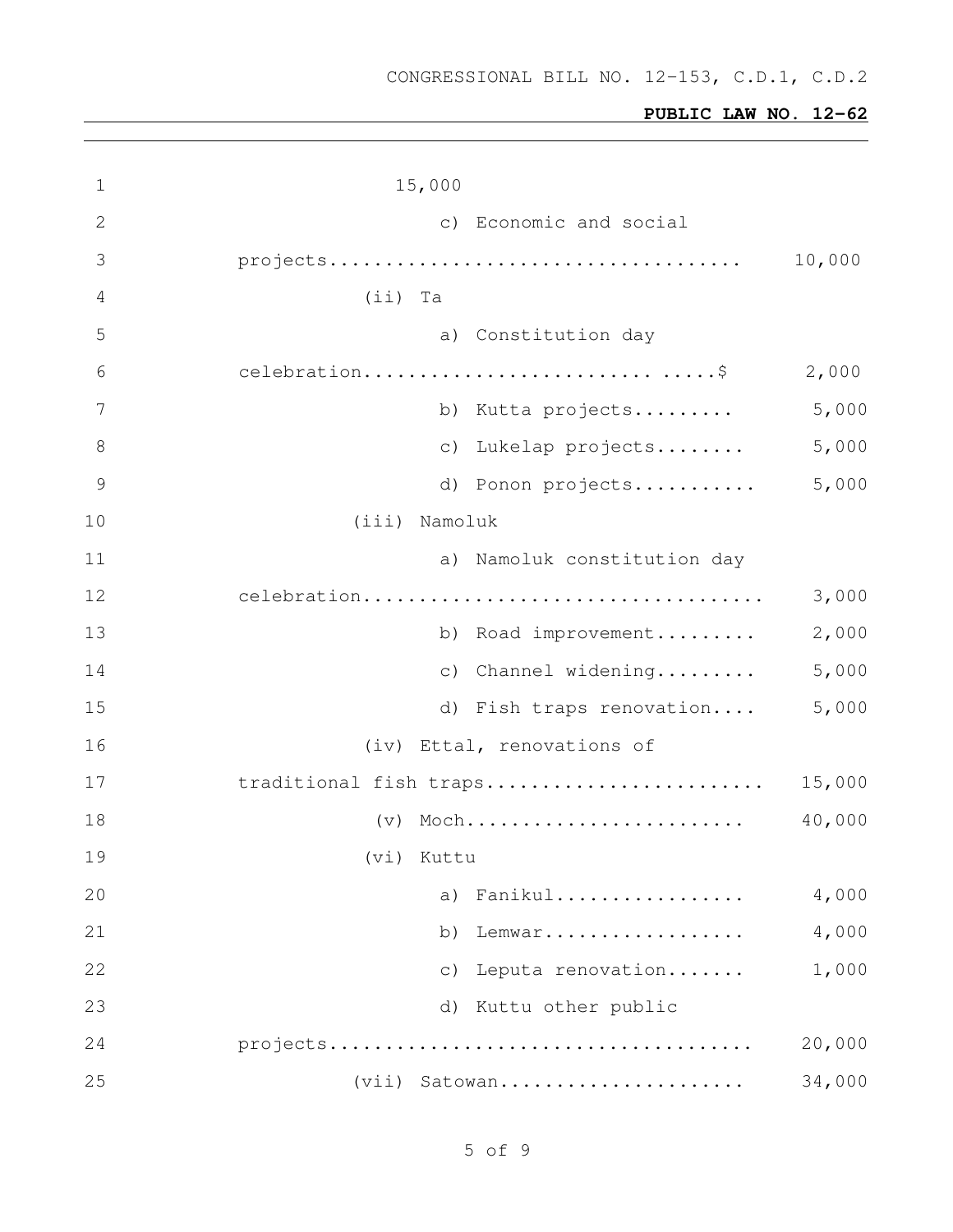| $\mathbf 1$ | (viii) Lekinioch                                                  |
|-------------|-------------------------------------------------------------------|
| 2           | a) Lekinioch community                                            |
| 3           | 5,000<br>center on Weno                                           |
| 4           | b) Other economic and social                                      |
| 5           | 40,000                                                            |
| 6           | 25,000<br>$(ix)$ Losap\$                                          |
| 7           | 20,000<br>$(x)$ Piisemwar                                         |
| 8           | (xi) Nema                                                         |
| 9           | a) Travel<br>17,500                                               |
| 10          | 15,000<br>b) Operations                                           |
| 11          | c) Classroom                                                      |
| 12          | improvements/renovation<br>12,500                                 |
| 13          | (6) Northwest Islands                                             |
| 14          | (a) Completed projects and programs 467,107                       |
| 15          | 5,893<br>(b) PJ High School grants                                |
| 16          | (7) Congress delegation operations 55,000                         |
| 17          | (8) Asphalt patch plant 350,000"                                  |
| 18          | Section 2. Section 5 of Public Law No. 9-100, as amended by       |
| 19          | Public Laws Nos. 10-20, 10-44, 10-73, 10-116, 10-117 and 12-8, is |
| 20          | hereby further amended to read as follows:                        |
| 21          | "Section 5. Allotment and management of funds and lapse           |
| 22          | date.                                                             |
| 23          | All funds appropriated by this act shall be<br>(1)                |
| 24          | allotted, managed, administered, and accounted for in             |
| 25          | accordance with applicable law, including, but not                |
|             |                                                                   |

# of 9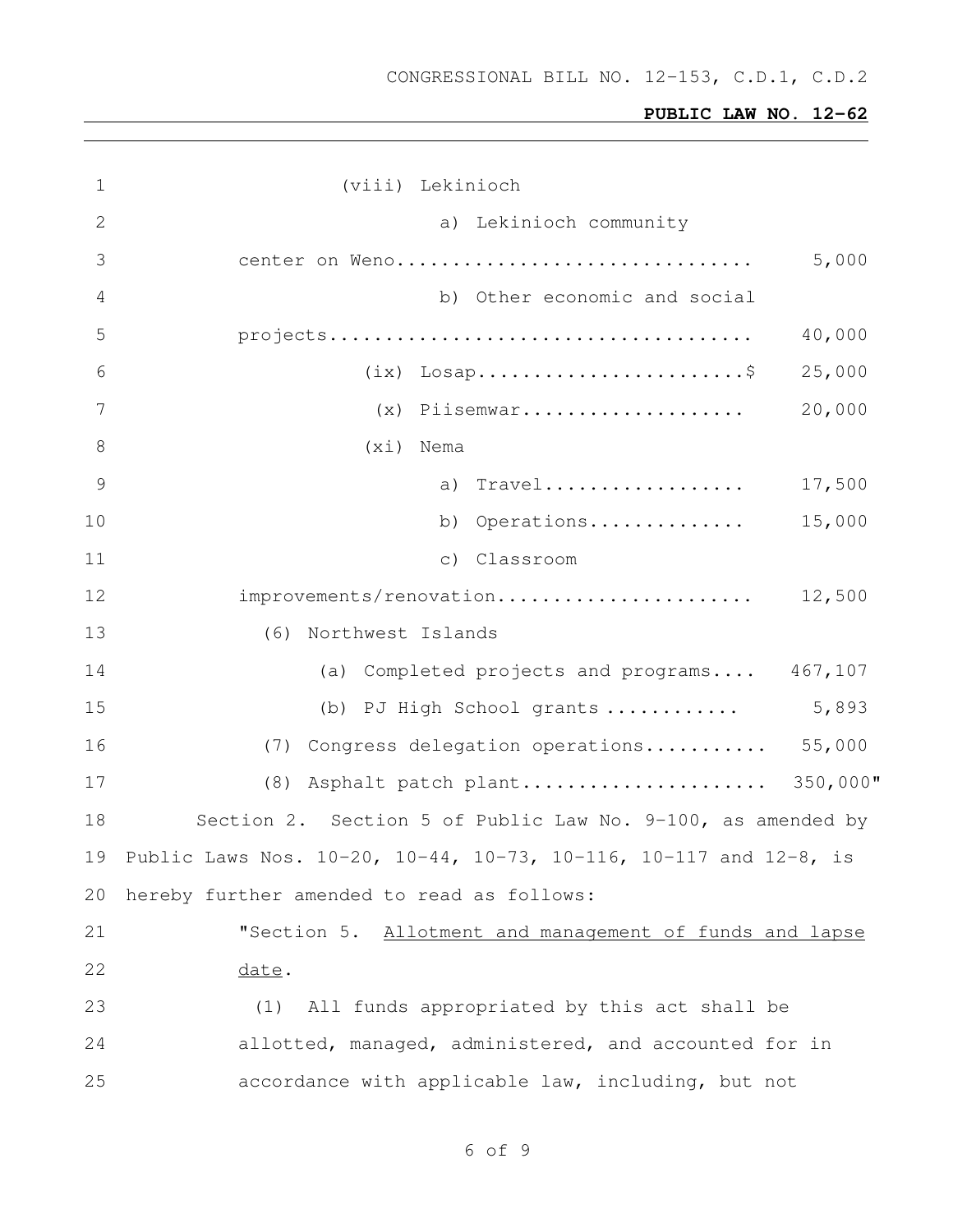| 1             | limited to, the Financial Management Act of 1979.<br>The                    |
|---------------|-----------------------------------------------------------------------------|
| $\mathbf{2}$  | allottee of the funds appropriated under subsection (1)                     |
| 3             | of section 1 of this act shall be the Governor of the                       |
| 4             | State of Chuuk. The allottee of the funds appropriated                      |
| 5             | under subsection $(2)$ $(a)$ , $(2)$ $(b)$ , $(2)$ $(c)$ and $(2)$ $(d)$ of |
| 6             | section 1 of this act shall be the Toleisom Authority.                      |
| 7             | The allottees of the funds appropriated under subsection                    |
| 8             | $(2)$ (e) and $(2)$ (f), except for funds appropriated under                |
| $\mathcal{G}$ | subsection (2) (e) (iv) and (2) (f) (iv), of section $1$ of                 |
| 10            | this act shall be the mayors of the respective                              |
| 11            | municipalities. The allottee of the funds appropriated                      |
| 12            | under subsection (2)(e)(iv), (2)(f)(iv), (2)(g), (2)(h)                     |
| 13            | and $(2)$ (i) of section 1 of this act shall be the mayor                   |
| 14            | of Polle Municipality. The allottee of the funds                            |
| 15            | appropriated under subsection (3) of section 1 of this                      |
| 16            | act shall be the Chuuk State Commission on Improvement                      |
| 17            | Projects. The allottee of the funds appropriated under                      |
| 18            | subsections (4) and (8) of section 1 of this act shall                      |
| 19            | be the Northern Namoneas Development Authority.<br>The                      |
| 20            | allottee of the funds appropriated under subsection (5)                     |
| 21            | of section 1 of this act shall be the Mortlock                              |
| 22            | Development Authority. The allottee of the funds                            |
| 23            | appropriated under subsection (6) of section 1 of this                      |
| 24            | act shall be the Northwest Islands Project Coordinator.                     |
| 25            | The allottee of the funds appropriated under subsection                     |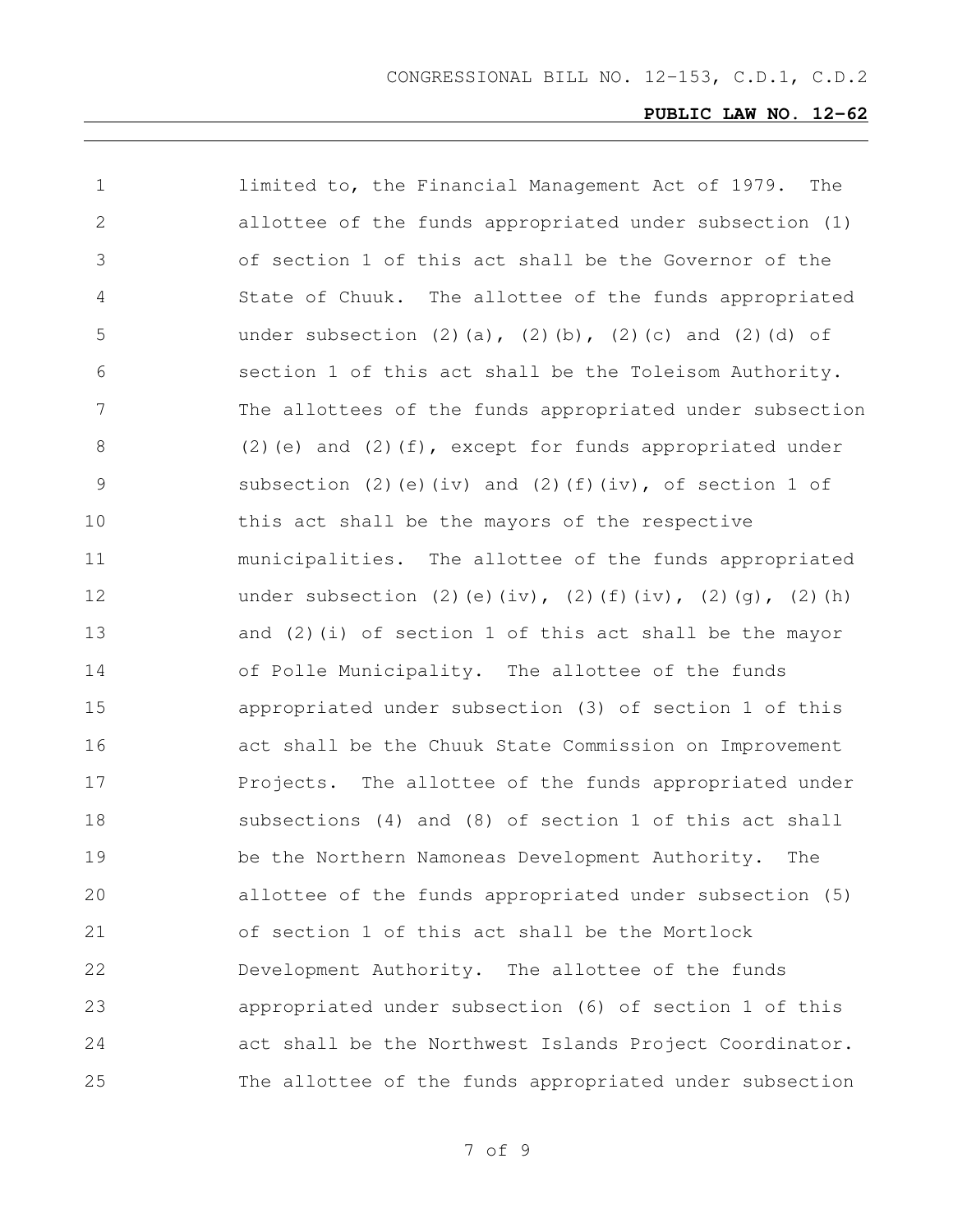| $\mathbf 1$   | (7) of section 1 of this act shall be the Speaker of the                    |
|---------------|-----------------------------------------------------------------------------|
| 2             | Congress of the Federated States of Micronesia or the                       |
| 3             | Speaker's designee. The allottee of the funds                               |
| 4             | appropriated under subsection (2) of section 2 of this                      |
| 5             | act shall be the Chairman of the Kosrae Utilities                           |
| 6             | Authority, and the allottee of the funds appropriated                       |
| 7             | under subsection (9) of section 2 of this act shall be                      |
| 8             | the Governor of the State of Kosrae. The allottee of                        |
| $\mathcal{G}$ | the funds appropriated under subsection $(1)$ $(a)$ $(i)$ of                |
| 10            | section 3 of this act shall be the Mayor of Kolonia                         |
| 11            | The allottee of the funds appropriated under<br>Town.                       |
| 12            | subsections $(1)$ (a) $(ii)a$ , $(1)$ (a) $(ii)b$ , and $(1)$ (a) $(ii)c$ ) |
| 13            | of section 3 of this act shall be the Pohnpei                               |
| 14            | Transportation Authority. The allottee of the funds                         |
| 15            | appropriated under subsection (1)(a)(ii)d) of section 3                     |
| 16            | of this act shall be the Chief Magistrate of Sokehs                         |
| 17            | Municipality. The allottee of the funds appropriated                        |
| 18            | under subsection (1) (b) of section 3 of this act shall                     |
| 19            | be the Vice President of the Federated States of                            |
| 20            | Micronesia or the Vice President's designee.<br>The                         |
| 21            | allottee of the funds appropriated under subsection                         |
| 22            | $(2)$ (a) and $(2)$ (b) of section 3 of this act shall be the               |
| 23            | Pohnpei Visitor's Bureau. The allottee of the funds                         |
| 24            | appropriated under subsections (1) and (3) of section 4                     |
| 25            | of this act shall be the Governor of the State of Yap.                      |

of 9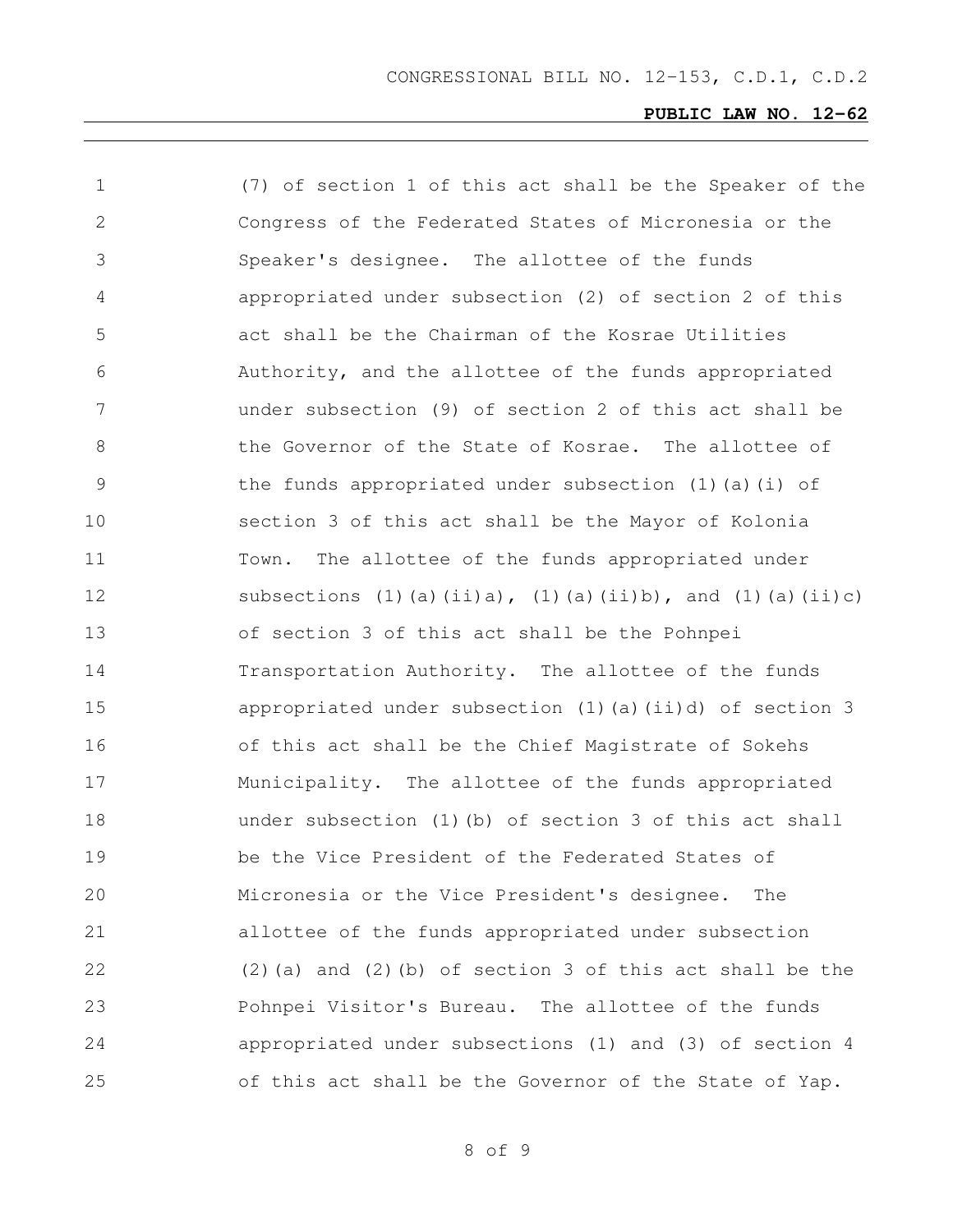| $\mathbf 1$ | The allottee of all other funds appropriated by this act          |
|-------------|-------------------------------------------------------------------|
| 2           | shall be the President of the Federated States of                 |
| 3           | Micronesia or the President's designee. The allottees             |
| 4           | shall be responsible for ensuring that these funds, or            |
| 5           | so much thereof as may be necessary, are used solely for          |
| 6           | the purpose specified in this act, and that no                    |
| 7           | obligations are incurred in excess of the sum                     |
| 8           | appropriated. The allottees of the funds appropriated             |
| 9           | under subsection $(1)$ $(a)$ and $(1)$ $(b)$ of section 3 of this |
| 10          | act shall not obligate any funds appropriated therein             |
| 11          | without first consulting with the member of the Pohnpei           |
| 12          | Delegation to Congress representing the Election                  |
| 13          | District to which the funds are apportioned.<br>The               |
| 14          | allottees of funds appropriated under subsection (1) (a)          |
| 15          | of section 3 of this act shall not obligate or expend             |
| 16          | any funds apportioned under said subsection for travel.           |
| 17          | (2) The authority of the allottees to obligate funds              |
| 18          | appropriated by this act shall not lapse."                        |
| 19          | Section 3. This act shall become law upon approval by the         |
| 20          | President of the Federated States of Micronesia or upon its       |
| 21          | becoming law without such approval.                               |
| 22          |                                                                   |
| 23          |                                                                   |
| 24          | December 23, 2002                                                 |
| 25          |                                                                   |
|             |                                                                   |